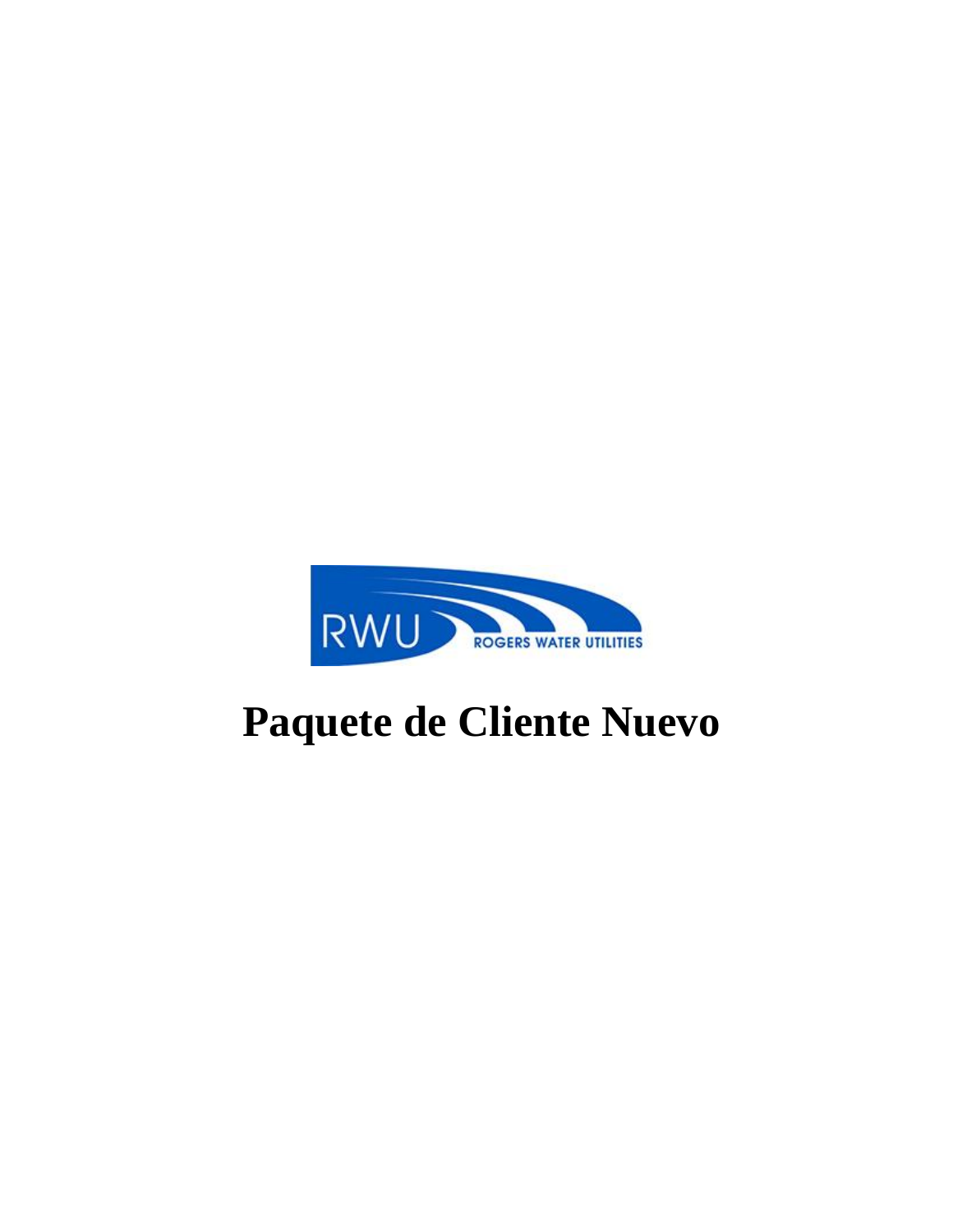

## **Como Establecer una Cuenta**

- 1. Completar y firmar el acuerdo de servicio. \*\*
- 2. Envíe el acuerdo de servicio firmado e identificaciones válidas a RWU, por correo electrónico a service@rwu.org o en nuestra oficina 601 s 2nd St., Rogers, AR 72756.
	- a. Cuentas residenciales: requieren dos formas de identificación. Si la cuenta incluye a dos personas, se requieren dos formas de identificación para ambas personas. Una de las dos formas de identificación debe ser una identificación con foto emitida por el gobierno federal o estatal.
	- b. Cuentas comerciales o industriales: requieren un documento legal con el nombre del negocio.
- *3.* Si se envia el acuerdo e identificaciones por medio de correo electronico la oficina de RWU se pondra en contacto con los solicitantes para confirmar la informacion de la cuenta nueva y finalizar el proceso de la cuenta. *Por favor espere un minimo de una hora para el procesamiento antes the contactar a RWU*

Preguntas? Por favor llame para hablar con uno de nuestros representantes de servicio al cliente (479) 621-1142.

\*\*La versión de acuerdo de servicio está disponible en español bajo petición. Sin embargo la versión en inglés debe ser firmada y enviada a RWU.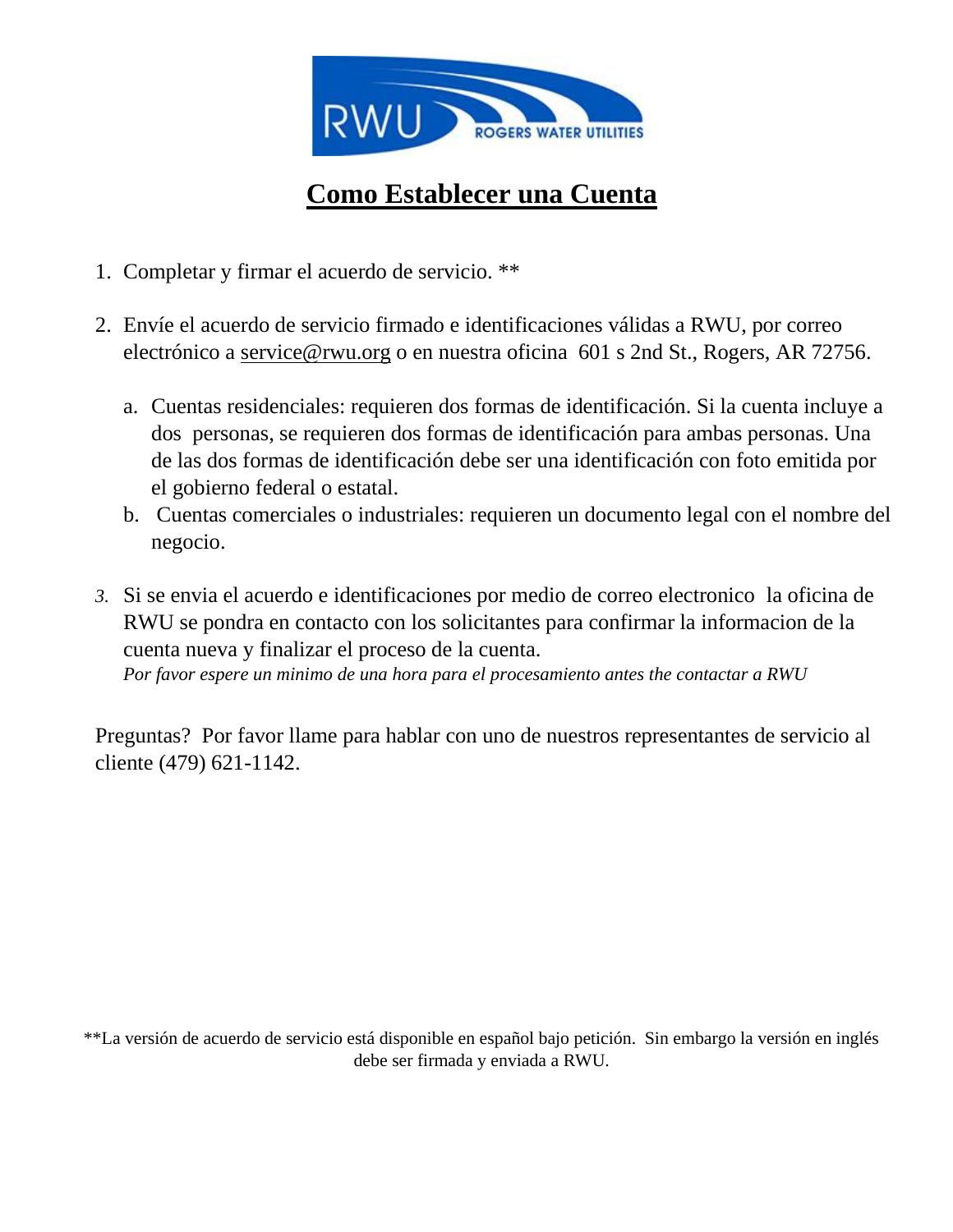## **Rogers Water Utilities Customer Service Agreement**

#### Rogers Water Utilities● 601 S. 2nd Street, Rogers, AR, 72756 ● P.O. Box 338, Rogers, AR 72756 Tel: (479) 621-1142 ●E-mail: service@rwu.org● www.rwu.org

I hereby apply to the Rogers Water Utilities of the City of Rogers, Arkansas ("RWU") and request that the property located at the service address listed below be provided with water service, sewer service, or both, as applicable. I agree that RWU may access my credit file for purposes of verifying my identity to comply with the Fair and Accurate Credit Transactions Act. I understand that ordinances, rules, regulations, procedures, specifications, deposits, service charges and fees, rates, meter connection charges, tapping fees, impact fees, access fees, sales taxes, fees for Federal Safe Drinking Water Act compliance, and any other applicable charges and fees that apply to this Agreement are available, as applicable, for viewing in the Code of Ordinances of the City of Rogers, Arkansas available online at www.rogersar.gov, the Rogers Water Utilities website, www.rwu.org, or in RWU's New Customer Packet, or equivalent document, as may be in effect at the time the account is opened. I understand that I am free to read all applicable documents prior to entering into this Agreement. By my signature below, I certify that I have read and agree to all provisions on the reverse side of this Agreement

| X<br>Signature of Applicant (primary) Da     | <b>Date</b> | $\frac{X}{X}$ Signature of Applicant (secondary) |                     |          |        | Date     |
|----------------------------------------------|-------------|--------------------------------------------------|---------------------|----------|--------|----------|
|                                              |             |                                                  |                     |          |        |          |
|                                              |             |                                                  |                     |          |        |          |
|                                              |             |                                                  |                     | State    |        |          |
|                                              |             |                                                  |                     |          |        |          |
| $2)$ Employer:                               |             |                                                  |                     |          |        |          |
| <b>Secondary Customer Name:</b>              |             |                                                  |                     |          |        |          |
|                                              |             |                                                  |                     |          |        |          |
|                                              |             |                                                  |                     |          |        |          |
| 1) Employer: Employer:                       |             |                                                  |                     |          |        |          |
| <b>Primary Customer Name:</b>                |             |                                                  |                     |          |        |          |
| Irrigation / Lawn Hydrant: Yes/No            |             |                                                  |                     |          |        |          |
| <u> 1989 - Jan Salaman Salaman (j. 1989)</u> |             |                                                  | Circle One<br>Owner | Landlord | Renter | Rollover |
|                                              |             |                                                  |                     |          |        |          |
|                                              |             |                                                  |                     |          |        |          |
|                                              |             |                                                  |                     |          |        |          |
|                                              |             |                                                  |                     |          |        |          |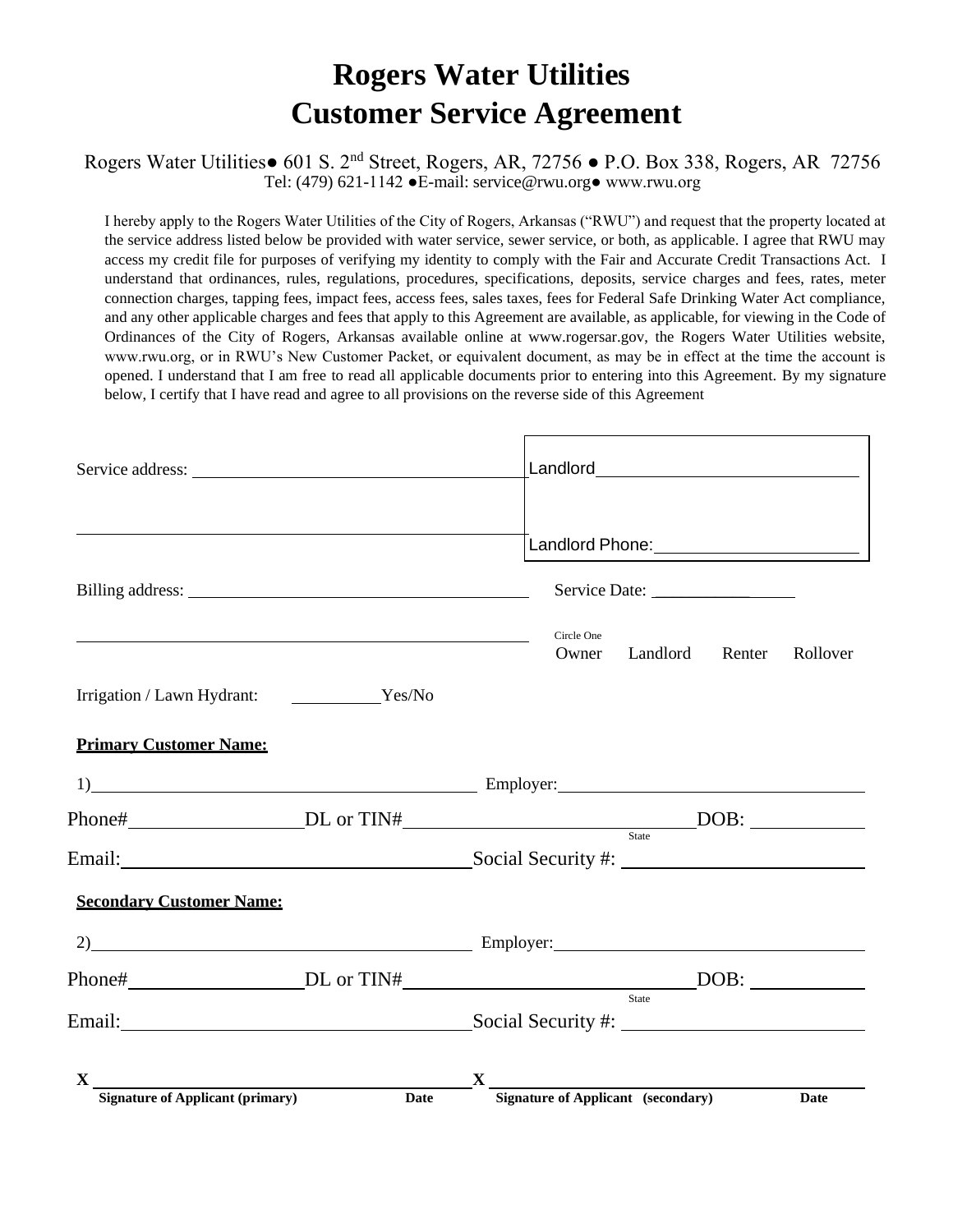In consideration of, and as a condition for receiving services from RWU, I understand and agree as follows:

To pay to RWU all applicable deposits, service charges and fees, rates, meter connection charges, tapping fees, impact fees, access fees, sales taxes, fees for Federal Safe Drinking Water Act compliance, and any other applicable charges and fees in accordance with all applicable Ordinances of the City of Rogers, the rules, regulations, procedures, and specifications of the Rogers Waterworks and Sewer Commission and RWU, and any other applicable law, as they now exist or as they may be hereafter amended, said ordinances, rules, regulations, procedures, specifications, and applicable laws, being incorporated herein and made part of this Agreement.

To comply at all times with all applicable Ordinances of the City of Rogers, the rules, regulations, procedures, and specifications of the Rogers Waterworks and Sewer Commission and RWU, and all other applicable laws, as they now exist or as they may be hereafter amended, said ordinances, rules, regulations, procedures, specifications, and applicable laws being incorporated herein and made part of this Agreement.

**I understand that if my bill is not paid by the due date, a ten percent (10%) late fee for the amounts due for water and sewer services will be charged. I understand if my bill remains unpaid for thirty (30) days after the billing date, my water and sewer services will be subject to disconnection. If my services are disconnected, applicable service fees must be paid before service is restored. I understand that any deposit cannot be used to restore service but is only applied when my account is closed.**

That I **will not** engage in *evasion of payment*. *Evasion of payment* is a fraudulent attempt to avoid making payment for water and sewer services by deceit, subterfuge, concealment, or misrepresentation. An example of evasion of payment is when a disconnection has occurred, and a customer causes another person living at the same service address to open a new account for the service address in an attempt to avoid paying the overdue bills and service fees. Another example is when a disconnection has occurred on a business or commercial account and the principal of the business attempts to open a new account under a new business name in an attempt to avoid paying the overdue bills and reconnection fees. These are examples only and evasion of payment can take other forms. I understand that evasion of payment is fraud and that RWU may pursue all legal and equitable remedies against anyone attempting it and may also refer such attempts to law enforcement. RWU reserves the right to disconnect services at an address where evasion of payment has occurred.

I understand that RWU may file lawsuits to collect unpaid bills. I understand and agree that the applicable statute of limitations for any such suits is the statute of limitations for written contracts, which is presently five years. I agree that this Agreement is governed by Arkansas law without regard to its principles of conflict of laws and that venue for any action concerning this Agreement is the State or Federal Courts embracing Benton County, Arkansas, unless another venue is specified by law. I understand and agree that if a judgment is obtained against me, that RWU may collect the judgment using all lawful means which may include, without limitation, garnishment of my salary or wages, the levy and sale of my nonexempt personal property, and imposition of a lien on and sale of any real property I may own.

I understand that if I file a petition for protection under the Bankruptcy laws of the United States, that RWU will segregate pre-petition charges and close my existing account as of the filing date of my bankruptcy petition, and that a new account will be opened for me. RWU may set off any prepetition deposit against my prepetition account in accordance with applicable law, including 11 U.S.C.§ 366. In accordance with 11 U.S.C.§ 366, I understand that RWU may request adequate assurance of payment in the form of a deposit or other security for post-petition services and may, after expiration of the applicable timelines in 11 U.S.C.§ 366, alter, refuse, or discontinue service if such adequate assurance of payment is not provided.

The provisions of this Agreement apply both to the primary customer and secondary customer on any account. In the event that a primary customer dies, a secondary customer is entitled to return of any deposit on the account when the secondary customer ceases to be a customer of RWU and the account is closed.

Unless I have provided instructions to the contrary, by providing my wireless telephone number to RWU, I consent to receive from RWU at that number auto dialed and prerecorded telephone calls and text messages that are closely related to utility services, including, without limitation, calls and messages that (a) warn about boil orders, conservation measures, planned or unplanned service outages, and the like; (b) provide updates about outages or restoration, ask for confirmation of service restoration or information about lack of service, and provide notification of meter work, line maintenance, or other work that directly affects the customer's utility service, (c) notify customers that they may be eligible for subsidized or low-cost service due to certain qualifiers, and (d) calls that warn about the likelihood that failure to make payment will result in service curtailment (disconnection notice)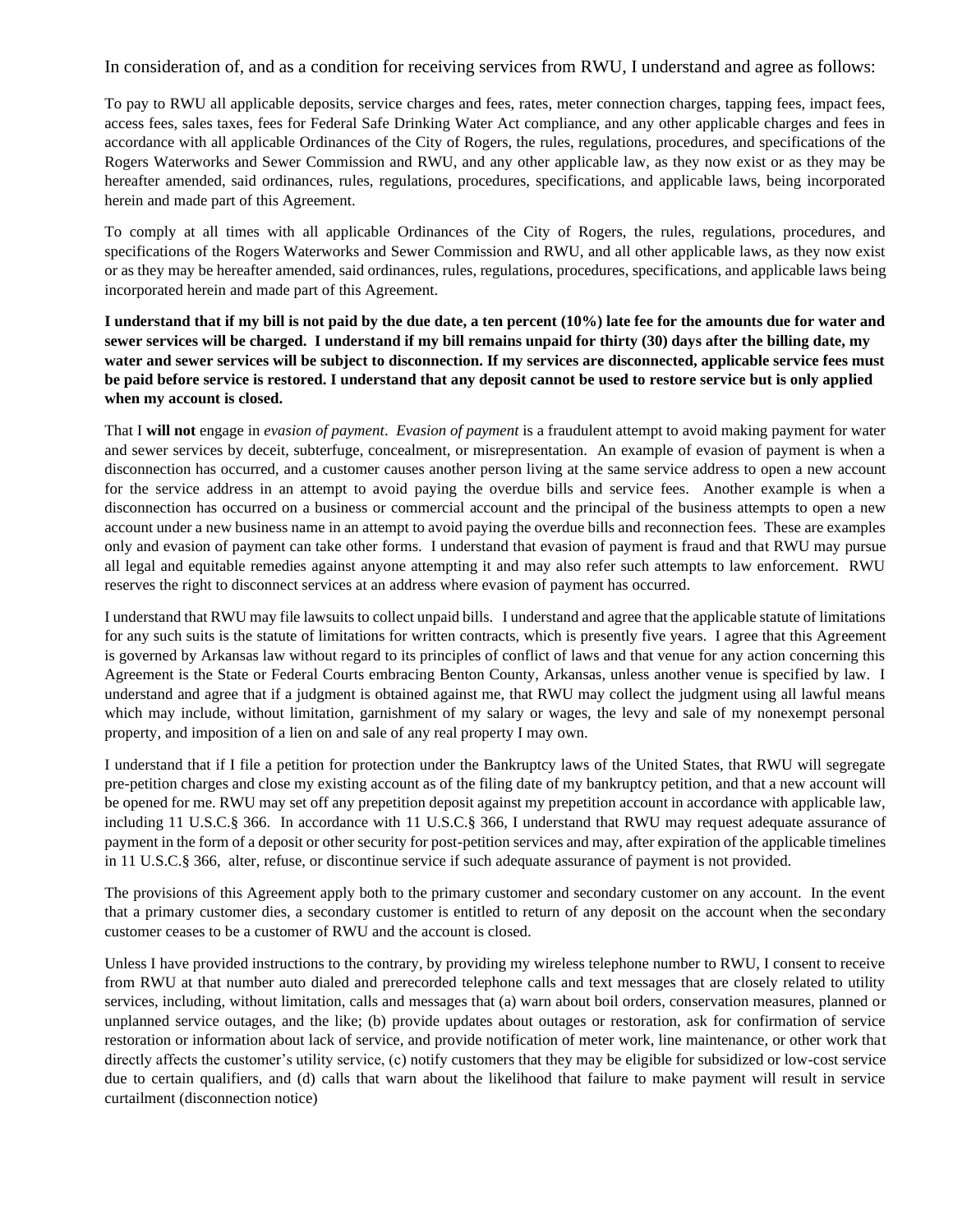

## **Lista de Tarifas, Costos, Y Depósitos**

### *Facturación de Servicios*

#### **Tarifas de Clientes Nuevos**

(Tarifa única para titulares de cuentas nuevas)

|                                       | <u>Agua</u> | Alcantarillado |
|---------------------------------------|-------------|----------------|
| Por titular de cuenta por primera vez | \$25.00     | \$30.00        |

#### **Otras Tarifas, Costos y Depósitos**

|                                                          | Dentro de la ciudad |          | Fuera de la ciudad |          |
|----------------------------------------------------------|---------------------|----------|--------------------|----------|
| Cheques sin fondos                                       | S.                  | 20.00    | S.                 | 20.00    |
| Cargo por servicio*                                      | \$                  | 20.00    | \$                 | 20.00    |
| Cargo por servicio (el mismo día)                        |                     | \$40.00  | \$                 | 40.00    |
| Deposito (Inquilino)                                     |                     | \$50.00  | \$                 | 50.00    |
| Deposito (Dueño de casa)                                 |                     | \$50.00  | \$                 | 50.00    |
| Deposito (Residencial/Comercial; 1" y más grandes)       |                     | \$250.00 |                    | \$250.00 |
| Aviso de desconexión                                     | S.                  | 11.00    | \$                 | 16.00    |
| Cargo por servicio de desconexión                        | S.                  | 20.00    | S.                 | 20.00    |
| Cargo por retraso (% adeudados de agua y alcantarillado) |                     | 10%      |                    | 10%      |
| Manipulación de medidor                                  | \$                  | 50.00    | \$                 | 50.00    |
| Cheque sin fondos no cobrados <sup>**</sup>              | S.                  | 40.00    | \$                 | 40.00    |
| Extensión de pago incumplida <sup>**</sup>               |                     | 40.00    | S                  | 40.00    |
|                                                          |                     |          |                    |          |

*\* Un cargo de servicio puede aplicar en cuentas sujetas a desconexión, orden de servicio y otro servicio.*

*\*\* Cargos múltiples aplican.*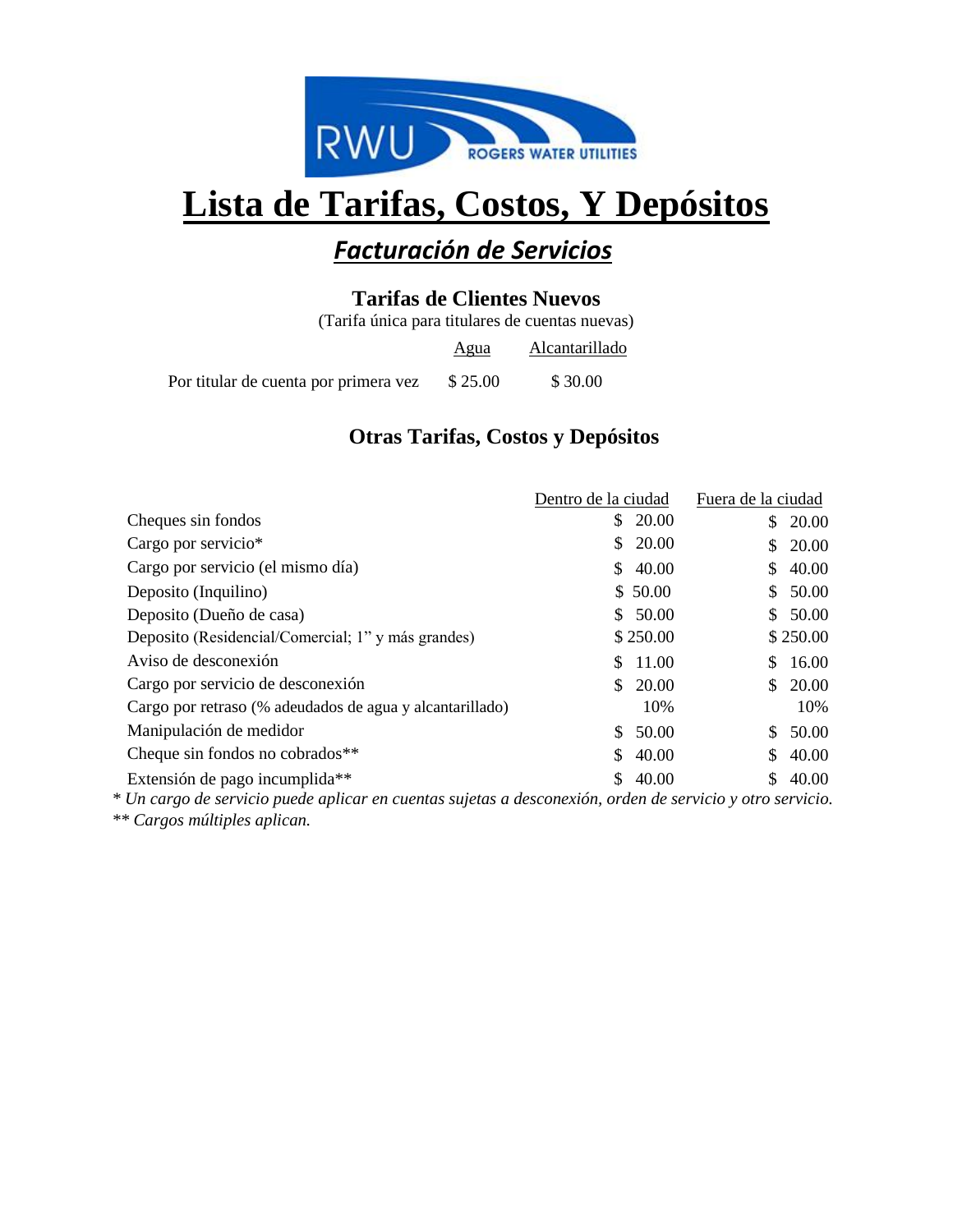

## **Lista de Tarifas, Costos, y Depósitos**

### *Construcción e Ingeniería*

#### **Tarifas de Acceso\***

 Tarifa de agua, por unidad de vivienda \$ 300.00 Tarifa de alcantarillado, por unidad de vivienda \$ 300.00

#### **Tarifas de Impacto de Desarrollo\***

| Tamaño de medidor | <u>Agua</u> | Alcantarillado |
|-------------------|-------------|----------------|
| $5/8$ "           | \$700.00    | \$2,200.00     |
| 1"                | \$1,000.00  | \$5,000.00     |
| $1\frac{1}{2}$    | \$2,0000.00 | \$10,000.00    |
| 2                 | \$5,000.00  | \$15,000.00    |
| 3"                | \$10,000.00 | \$30,000.00    |
| 4"                | \$15,000.00 | \$45,000.00    |
| 6"                | \$30,000.00 | \$90,000.00    |

*\*Las tarifas de impacto de acceso y desarrollo para "viviendas de bajos ingresos", definidas como una estructura que se utilizará como residencia o vivienda (no un lugar de negocios) con un permiso de construcción de valor de \$ 120,000 o menos, será el cuarenta por ciento (40%) de las tarifas anteriores establecidas.*

#### **Costos de construcción de Servicio de Agua**

|                     | Dentro de la ciudad | Fuera de la cuidad |
|---------------------|---------------------|--------------------|
| 5/8" Individual     | \$700.00            | \$700.00           |
| $5/8$ " Doble       | \$850.00            | \$850.00           |
| 1" Individual       | \$800.00            | \$850.00           |
| $11/2$ " Individual | \$3,700.00          | \$3,700.00         |
| 2" Individual       | \$3,700.00          | \$3,700.00         |

*Cargos adicionales y depósitos pueden ser necesarios si la construcción propuesta del servicio de agua requiere un trabajo adicional. Servicios de más de dos pulgadas se cobran en "base al costo."*

|              | Costos de toma de agua (tubería grande) |          |  |  |
|--------------|-----------------------------------------|----------|--|--|
|              | Dentro de la cuidad Fuera de la cuidad  |          |  |  |
| Conexión 1"  | \$150.00                                | \$150.00 |  |  |
| Conexión 2"  | \$175.00                                | \$175.00 |  |  |
| Conexión 4"  | \$225.00                                | \$225.00 |  |  |
| Conexión 6"  | \$225.00                                | \$225.00 |  |  |
| Conexión 8"  | \$275.00                                | \$275.00 |  |  |
| Conexión 12" | \$375.00                                | \$375.00 |  |  |

#### **Costos de servicio de alcantarillado**

|             | Dentro de la cuidad | Fuera de la cuidad |
|-------------|---------------------|--------------------|
| Conexión 4" | \$250.00            | \$250.00           |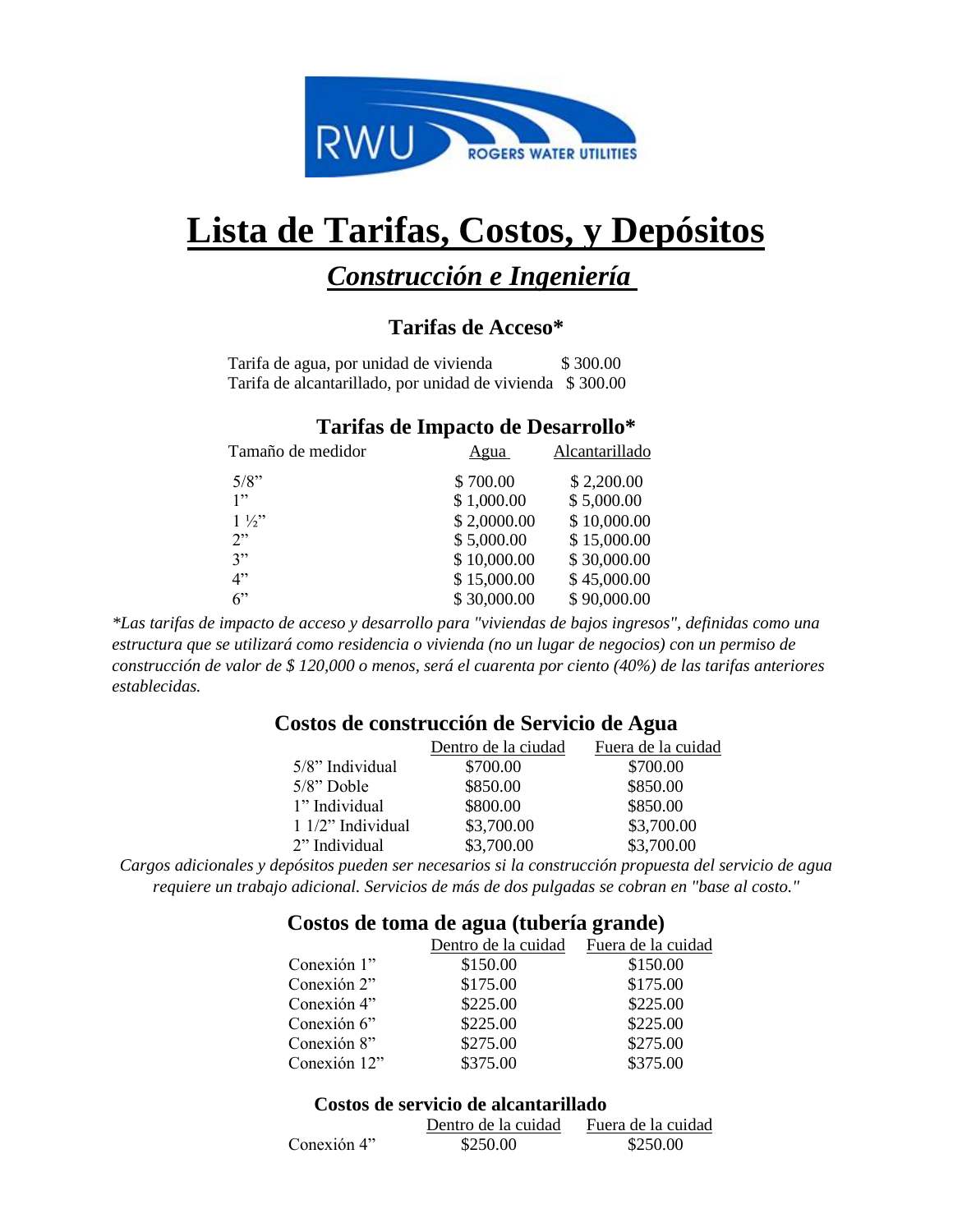

## **Lista de Tarifas, Costos, Y Depósitos Construcción e Ingeniería**

#### **Costos de servicio de alcantarillado** Dentro de la cuidad Fuera de la cuidad Conexión 4" \$325.00 \$325.00 **Tarifas de empleados y equipo de trabajo** Empleados Dentro de la ciudad Fuera de la ciudad Operadores \$35.00 \$35.00 Líder de equipo y supervisores \$50.00 \$50.00 Vehículos de trabajo <sup>1</sup>/<sub>2</sub> tonelada \$35.00 \$35.00 1 tonelada  $$50.00$  \$50.00 Camión de volteo  $$100.00$  \$100.00 Equipo Pesado Excavadora \$75.00 \$75.00 Retroexcavadora \$100.00 \$100.00 Vehículos con cámara  $$125.00$   $$125.00$ Camión para limpiar  $$200.00$  \$200.00 drenajes

#### **Tarifas de revisión de planes\*\***

| Presentación #   | Tarifa mínima | \$10,000 <estimado construcción="" de="" th="" utilidad<\$50,000<=""><th>Tarifa máxima</th></estimado> | Tarifa máxima |
|------------------|---------------|--------------------------------------------------------------------------------------------------------|---------------|
| 4th presentación | \$100         | 1.00% del costo de construcción de agua y alcantarillado                                               | \$500         |
| 5th presentación | \$200         | 2.00% del costo de construcción de agua y alcantarillado                                               | \$1,000       |
| 6th presentación | \$300         | 3.00% del costo de construcción de agua y alcantarillado                                               | \$1,500       |

*\*Se aplica a todos los planos de desarrollo de sitio preparados por los consultores de ingeniería para los desarrollos privados. Los proyectos pueden incluir desarrollos a gran escala y subdivisiones comerciales/residenciales y no se aplica a proyectos realizados bajo la dirección de la ciudad de Rogers, Rogers Water Utilities u otra entidad de obras públicas. No aplica a planos de plomería. Consultas informales que requieren clarificación de elementos específicos en las guías de revisión del plan (que pueden ir acompañadas de anexos del plan para su aclaración) no constituyen una presentación del plan y no se consideraran como tales.*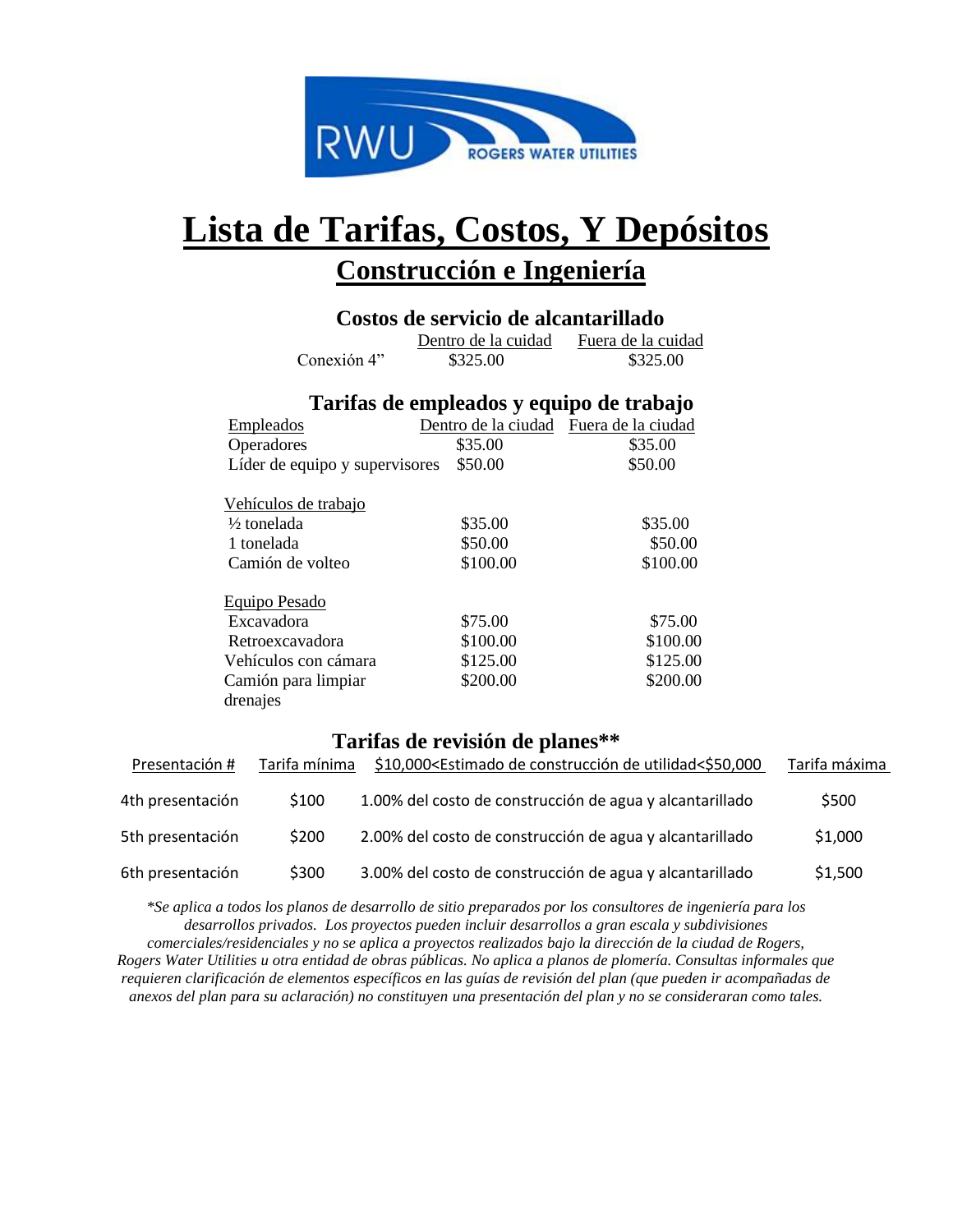

## **Lista de Tarifas, Costos, Y Depósitos Rentas**

#### **Renta de medidor de hidrantes**

|                                                                           | Dentro de la ciudad | Fuera de la ciudad |
|---------------------------------------------------------------------------|---------------------|--------------------|
| Depósito de medidor 1"                                                    | \$200.00            | \$200.00           |
| Depósito de medidor 2"                                                    | \$350.00            | \$350.00           |
| Depósito de medidor 3"                                                    | \$500.00            | \$500.00           |
| Costo de alquiler, por día                                                | \$7.00              | \$7.00             |
| Costo de instalación/cargo por servicio                                   | \$40.00             | \$40.00            |
| Cargo por servicio de mismo día/cargo por servicio \$40.00<br>(adicional) |                     | \$40.00            |
|                                                                           |                     |                    |

En adición, el consumo de agua del hidrante se factura de acuerdo con las tarifas de agua actuales.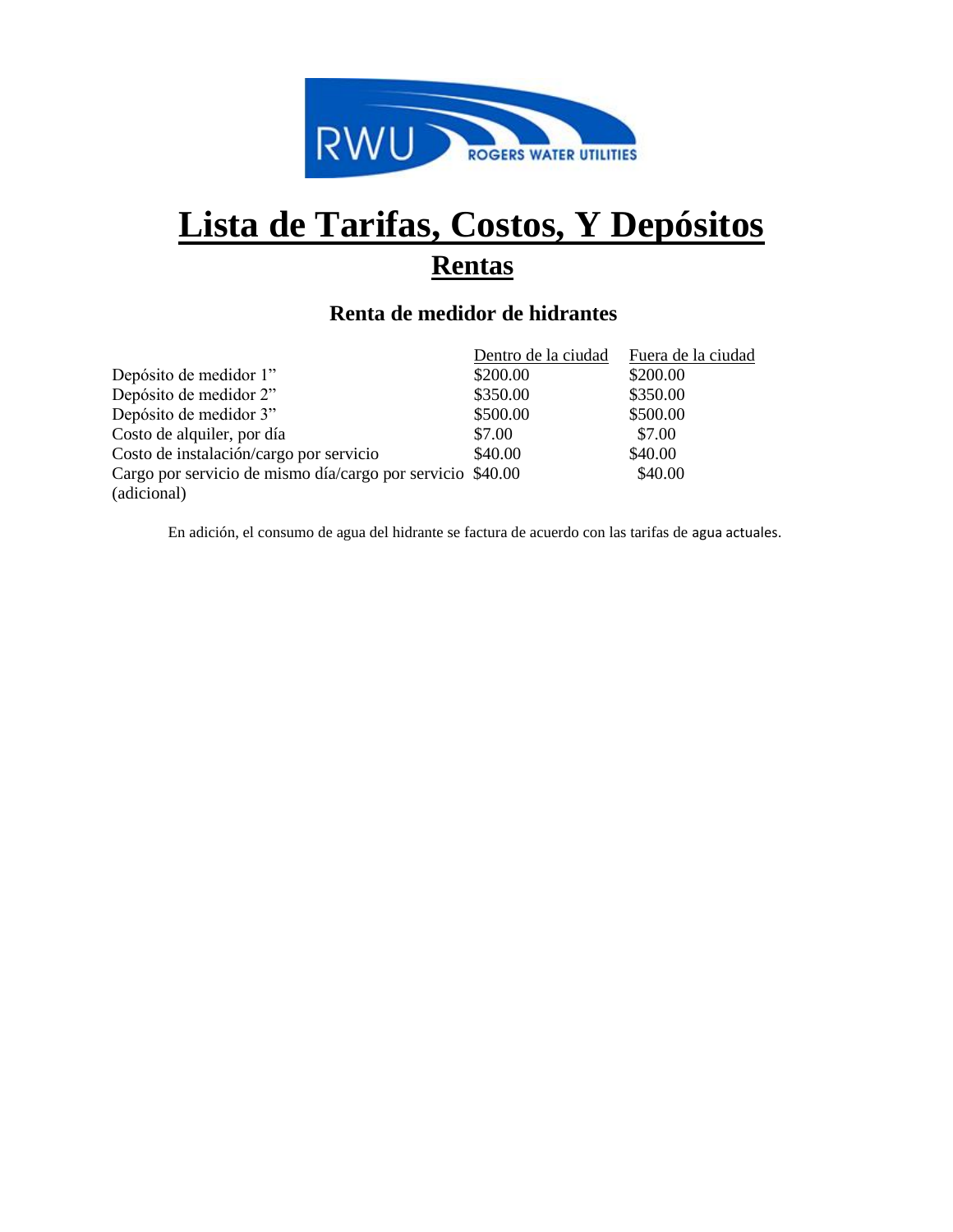

## **Tarifas de Agua Y Alcantarillado**

*Efectivo 7/1/21*

| Tarifas Mensuales de Agua                      | Dentro de la ciudad | Fuera de la ciudad |              |
|------------------------------------------------|---------------------|--------------------|--------------|
| Primeros 1,500 galones o porción de los mismos | \$8.72              | \$11.16            |              |
| Próximos 98,500                                | $$3.78$ /mil        | $$4.82$ /mil       |              |
| Próximos 400,000                               | \$3.35/min          | $$4.28$ /mil       |              |
| Próximos 500,000                               | \$3.05/min          | $$3.89$ /mil       |              |
| Todo en exceso de 1,000,0000                   | \$2.85/min          | \$3.65/mil         |              |
| Tarifas Mensuales de Alcantarillado            | Dentro de la ciudad | Fuera de la ciudad | Lowell       |
| Tarifa fija de                                 | \$13.92             | \$18.19            | \$16.71      |
| Además de (hasta 1000,000)                     | $$4.84$ /mil        | \$6.31/min         | \$5.81/mil   |
| Todo después de 100,000                        | $$4.78$ /mil        | \$6.31/min         | $$5.73$ /mil |

*Tarifas de alcantarillado son calculadas en base al consumo de agua.*

| Número de<br>personas en el | Promedio de<br>consumo bajo | Promedio de<br>consumo alto | Consumo<br>promedio | Estimado<br>promedio de |
|-----------------------------|-----------------------------|-----------------------------|---------------------|-------------------------|
| hogar                       |                             |                             |                     | factura                 |
|                             | 2,000                       | 4,000                       | 3,000               | \$45.00                 |
|                             | 4,000                       | 6,000                       | 5,000               | \$63.00                 |
|                             | 6,000                       | 8,000                       | 7,000               | \$81.00                 |
|                             | 8,000                       | 12,000                      | 10,000              | \$108.00                |

**Estas son estimaciones y no incluyen ningún cargo de basura residencial.**

| Cargos Mínimos de Medidor | Dentro de la ciudad | Fuera de la ciudad |
|---------------------------|---------------------|--------------------|
| Medidor 1"                | \$9.90              | \$12.58            |
| Medidor $1\frac{1}{2}$ "  | \$16.84             | \$21.29            |
| Medidor 2"                | \$28.23             | \$35.80            |
| Medidor 3"                | \$48.52             | \$63.36            |
| Medidor 4"                | \$108.88            | \$140.04           |
| Medidor $6$ "             | \$161.82            | \$209.63           |

**Medidores de irrigación** - Los sistemas de irrigación y los hidrantes de jardín pueden colocarse en estado de "vacaciones" durante los meses de invierno cuando no esté regando. Esto puede evitar el pagar la tarifa mensual mínima. Pregunte a uno de nuestros representantes de servicio al cliente para más detalles (479) 621-1142.

| Líneas de incendio, tarifa fija por mes por línea.   | \$20.00 |
|------------------------------------------------------|---------|
| Hidrantes privados, tarifa fija por mes por hidrante | \$5.00  |

**Preguntas sobre basura** valla a [www.rogersar.gov/trash](http://www.rogersar.gov/trash) o llame a Inland/Orion Waste Solutions al (479) 878 1384. Los servicios de basura se aplican solo a los residentes dentro de los límites de la ciudad.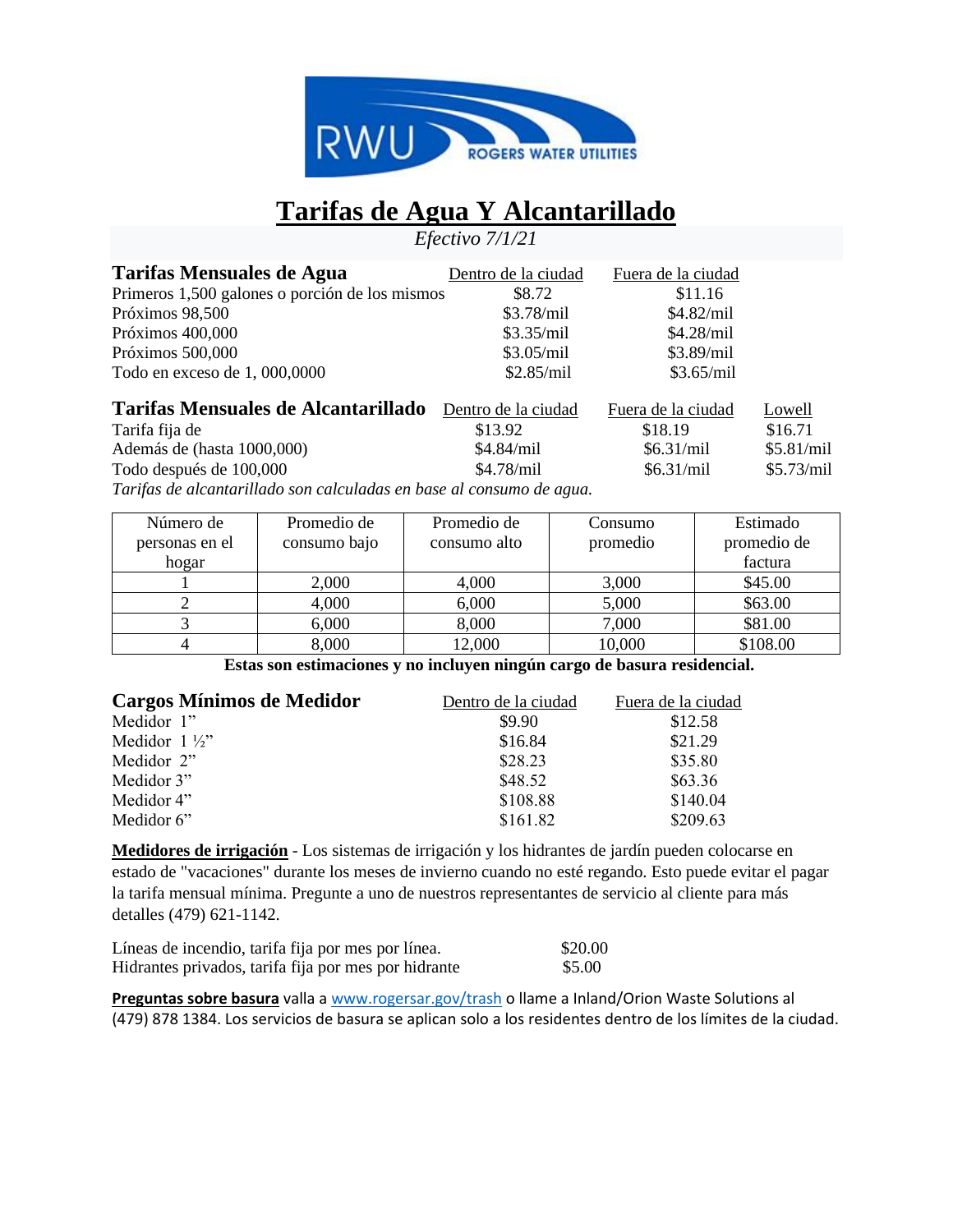

## **Autorización de pago automático**

|                                                   | □ Cuenta de Cheques □ Cuenta de Ahorros (por favor seleccione uno)                                                                                                                                                                                              |        |                                                                                                         |
|---------------------------------------------------|-----------------------------------------------------------------------------------------------------------------------------------------------------------------------------------------------------------------------------------------------------------------|--------|---------------------------------------------------------------------------------------------------------|
|                                                   | Número de cuenta de Rogers Water Utlilities                                                                                                                                                                                                                     |        |                                                                                                         |
|                                                   | que se detalla a continuación. Por favor adjunte un cheque cancelado.                                                                                                                                                                                           |        | Por la presente autorizo a Rogers Water Utilities a iniciar retiros de mi cuenta de cheques o de ahorro |
|                                                   |                                                                                                                                                                                                                                                                 |        |                                                                                                         |
|                                                   |                                                                                                                                                                                                                                                                 |        |                                                                                                         |
|                                                   |                                                                                                                                                                                                                                                                 |        |                                                                                                         |
|                                                   | terminación en el tiempo y de tal manera que le brinde a Rogers Water Utilities una oportunidad<br>razonable para actuar. Entiendo que Rogers Water Utilities se reserva el derecho de terminar mi<br>participación en el programa de pago automático bancario. |        | Esta autorizcion permanecerá hasta que Rogers Water Utilities haya recibido una notificación mía de su  |
|                                                   | (en letra de molde)                                                                                                                                                                                                                                             |        |                                                                                                         |
|                                                   | (en letra de molde)                                                                                                                                                                                                                                             |        |                                                                                                         |
| Dirección del servicio                            |                                                                                                                                                                                                                                                                 |        |                                                                                                         |
| Ciudad<br>Teléfono: _____________________________ |                                                                                                                                                                                                                                                                 | Estado | Codigo postal                                                                                           |
|                                                   |                                                                                                                                                                                                                                                                 | Fecha: |                                                                                                         |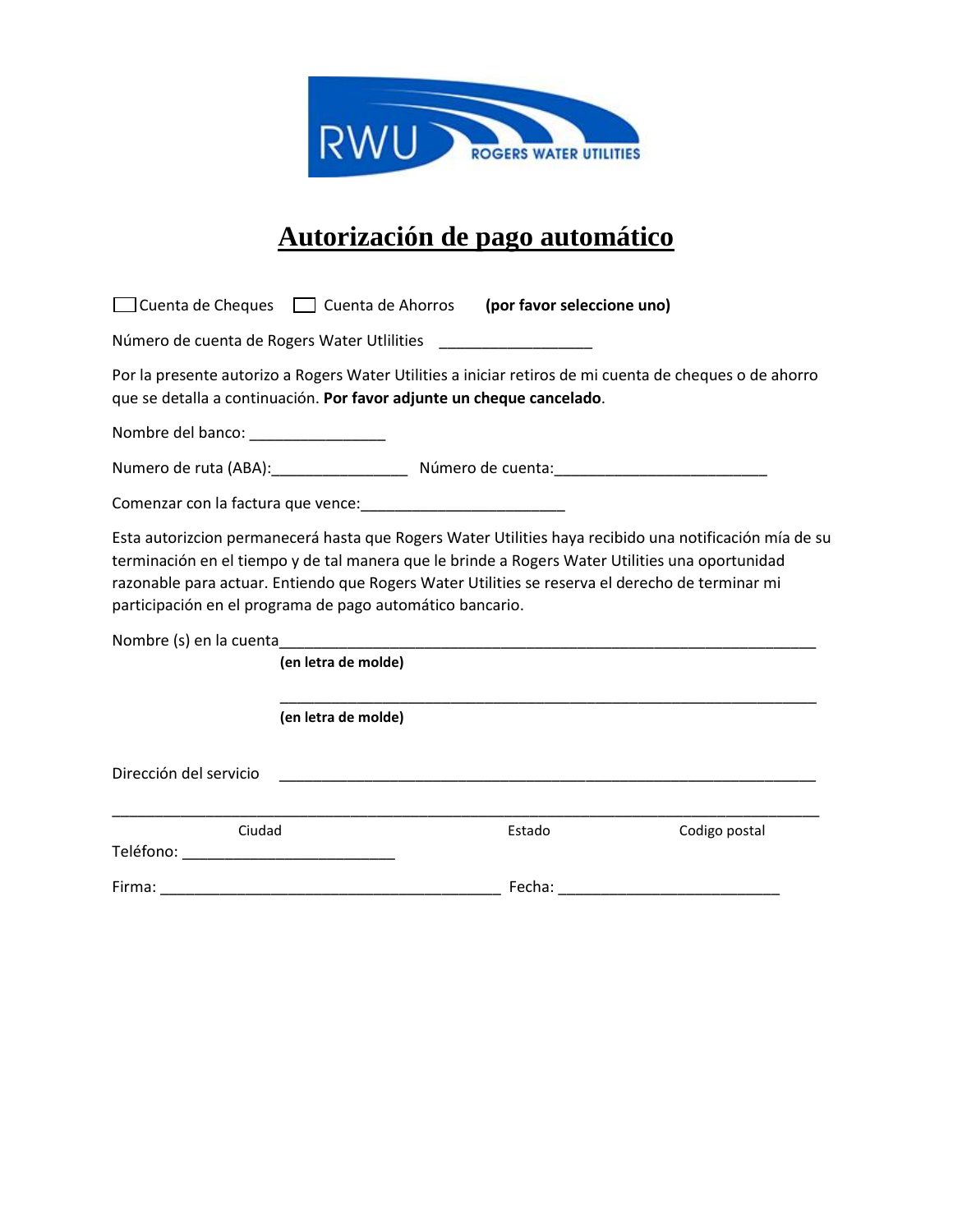

### **Paymentus: Proveedor externo de pagos**

Rogers Water Utilities utiliza un sistema de pago en línea seguro, conveniente y fácil de usar para nuestros clientes. La interfaz proporciona beneficios a los clientes, ya que les permite pagar sus facturas más rápido, más fácil, de manera más conveniente y segura.

Las características incluyen: una función "Pagar ahora" que permite el pago rápido sin tener que registrar una cuenta, capacidades de cuenta registrada que incluyen ver y pagar cuentas y ver el historial de pagos, y la capacidad de guardar de forma segura su información de pago y programar pagos automáticos utilizando su tarjeta de crédito o débito.

Además, los pagos se pueden realizar utilizando el sistema de pago telefónico automático con características tales como revisión rápida del saldo de la cuenta, pago con tarjeta de crédito, tarjeta de débito o cheque electrónico y flujo de llamadas fácil de usar.

Los pagos realizados en línea y por teléfono incurrirán en una tarifa de conveniencia según lo establecido por nuestro proveedor externo de pagos a cuentas, Paymentus, para cubrir el costo de su servicio. Paymentus acepta Visa, MasterCard, Discover y cheques electrónicos. Los pagos realizados en nuestra oficina no tendrán una tarifa de conveniencia.

| Tipo de cuenta         | Tarifa de Paymentus por transacción   |  |
|------------------------|---------------------------------------|--|
| Clientes residenciales | \$1.75 Tafira fija (\$200 máximo)     |  |
| Clientes comerciales   | \$3.30 Tafira fija (\$350 máximo)     |  |
| Clientes industriales  | \$90.00 Tarifa fija (\$8,0000 máximo) |  |
| Otros pagos            | \$9.75 Tarifa fija (\$1,200 máximo)   |  |

Pagos con tarjeta de crédito/débito, cheque electrónico o cuenta bancaria por medio de Paymentus incurrirán tarifas de conveniencia. Alternativamente, las opciones de pago sin costo están disponibles. Estas incluyen el pago automático por cuenta bancaria, pago por correo o pago en nuestra oficina.

Los clientes pueden inscribirse en pago automático por medio de cuenta bancaria de RWU (no a través de paymentus) visitando www.rwu.org, haga clic en "My Account", ingrese su número de cuenta, haga clic en "Auto Draft" e ingrese la información de su cuenta bancaria.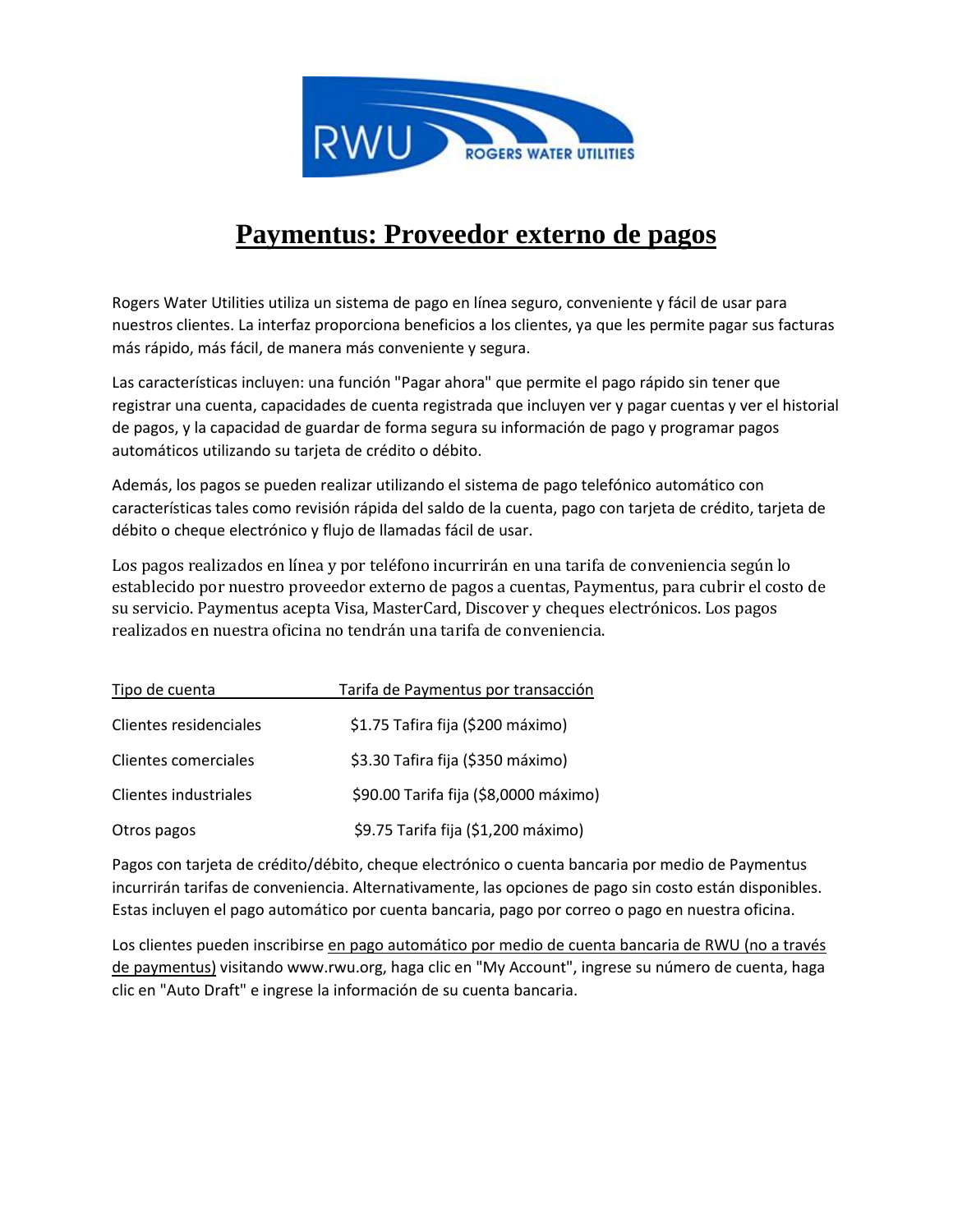

### **Facturación electrónica**

Rogers Water Utilities ofrece un servicio de facturación electrónica para los clientes. Este servicio proporciona una forma segura y conveniente de recibir su factura de agua.

Con la facturación electrónica, puede ver su factura tan pronto como se genera. Nunca tendrá que preocuparse de que la oficina de correos retrase o pierda su factura, o de estar lejos de su hogar cuando llegue la factura. Y con Rogers Water Utilities imprimiendo actualmente más de 30,000 facturas por mes, el impacto ambiental de la facturación electrónica es significativo.

Cuando se suscriba a este servicio, recibirá un correo electrónico cada mes que le informará que su nueva factura está lista. Puede ver su factura en línea desde cualquier computadora conectada a Internet en cualquier lugar las 24 horas del día, los 7 días de la semana.

Junto con este servicio, también ofrecemos varios métodos de pago de factura electrónicos que pueden ayudar a eliminar pagos perdidos o retrasados en el correo, el tener que reorganizar su horario para realizar los pagos durante las horas avilés de la oficina del agua, o inquietudes por depositar el pago después de horas avilés. El pago automático desde su cuenta bancaria es una opción sin costo y es el método de pago más conveniente y sin preocupaciones. Para aquellos que requieren más flexibilidad, los pagos por teléfono y el pago de facturas en línea con cheque o tarjeta de débito/crédito también están disponibles a través de nuestro proveedor de pagos, Paymentus. \* (Los pagos realizados a través de Paymentus incurrirán una tarifa de conveniencia).

Con estos servicios combinados, puede ver y pagar su factura en línea en cualquier momento. Puede confirmar instantáneamente que hemos recibido su pago. Puede ahorrar el costo de la estampilla de correo todos los meses, o el costo de la gasolina para traernos su pago.

Regístrese para la facturación electrónica en nuestro sitio web en http://www.rwu.org haga clic en "My Account", ingrese el número de cuenta, haga clic en el ícono de "Online Billing" y cree una clave PIN que sea fácil de recordar. Es rápido, fácil y seguro para nuestros clientes.

**Regístrate hoy!!!**